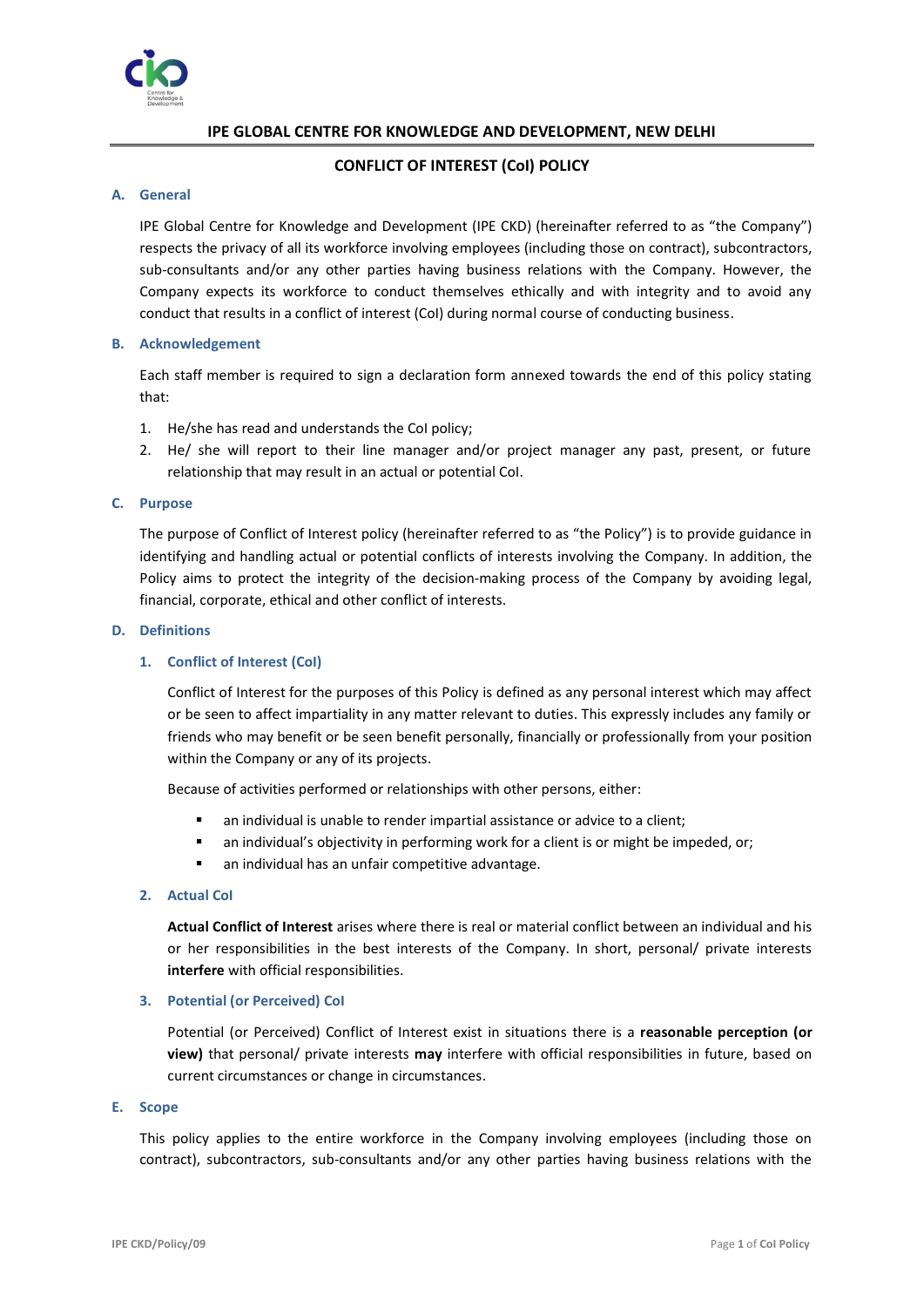Company. Also, this policy applies to all operations, dealings and transactions in all countries where the Company operates.

### **F. Policy**

## **1. Policy Statement**

The Company is committed to the transparent disclosure, management and monitoring of actual or potential conflicts of interest. All employees (including those on contract), subcontractors, subconsultants and/or any other parties having business relations with the Company's staff members are duty bound to avoid business, financial including procurement or other direct or indirect interests or relationships which conflicts with the interests of the Company or which divide his or her loyalty to the Company.

Any activity which even appears to present such a conflict will be avoided or terminated unless, after disclosure to appropriate levels, it is determined that the activity is not harmful to the Company or otherwise improper.

## **2. Policy Details**

Without limiting the general scope of the policy, the following relationships and course of conduct will be deemed to involve a conflict of interest that violates such policy except in special circumstances that may be specifically approved by the Company's management.

- i. Concurrent employment with any other firm if such employment encroaches materially on time or attention that should be devoted to the Company's affairs.
- ii. Concurrent employment with any other firm or person that is a present or potential competitor, subcontractor, supplier of material or services, or customer of the Company.
- iii. Holding by an employee or any member of the employee's immediate family of a financial interest in any competitor, supplier of material or services, or Client of the Company to the extent that the employee's responsibilities include direct dealings with the competitor, supplier, or Client in his/her capacity as an employee of the Company. The term "financial interest" includes any possible form of ownership or partial ownership.
- iv. Acceptance by an employee or his or her immediate family of membership on the board of directors of any competitor, supplier of material or services, Client of the Company or as a consultant or advisor to any such board of directors or to the management of such firm or person.
- v. Lending money, guaranteeing debts, borrowing, or accepting gifts or favours so as to place an employee or his or her immediate family under obligation to a present or potential competitor, supplier of material or services, or customer of the Company.
- vi. Participation by an employee in any voluntary organisation, whether civic, professional, or otherwise, in which the employee may be expected to divulge privileged or confidential information or trade secrets of the Company or take any other action which may subvert the Company's interest, reputation, or goodwill.
- vii. Speculative dealing by an employee or his or her immediate family in acquisition of an interest in a firm with which the Company, to the employee's and/or his or her immediate family's knowledge, is negotiating or contemplating negotiation for a merger or acquisition.
- viii. Any misuse of confidential information available to or gained by an employee by reason of the employee's employment with the Company. Confidential information includes

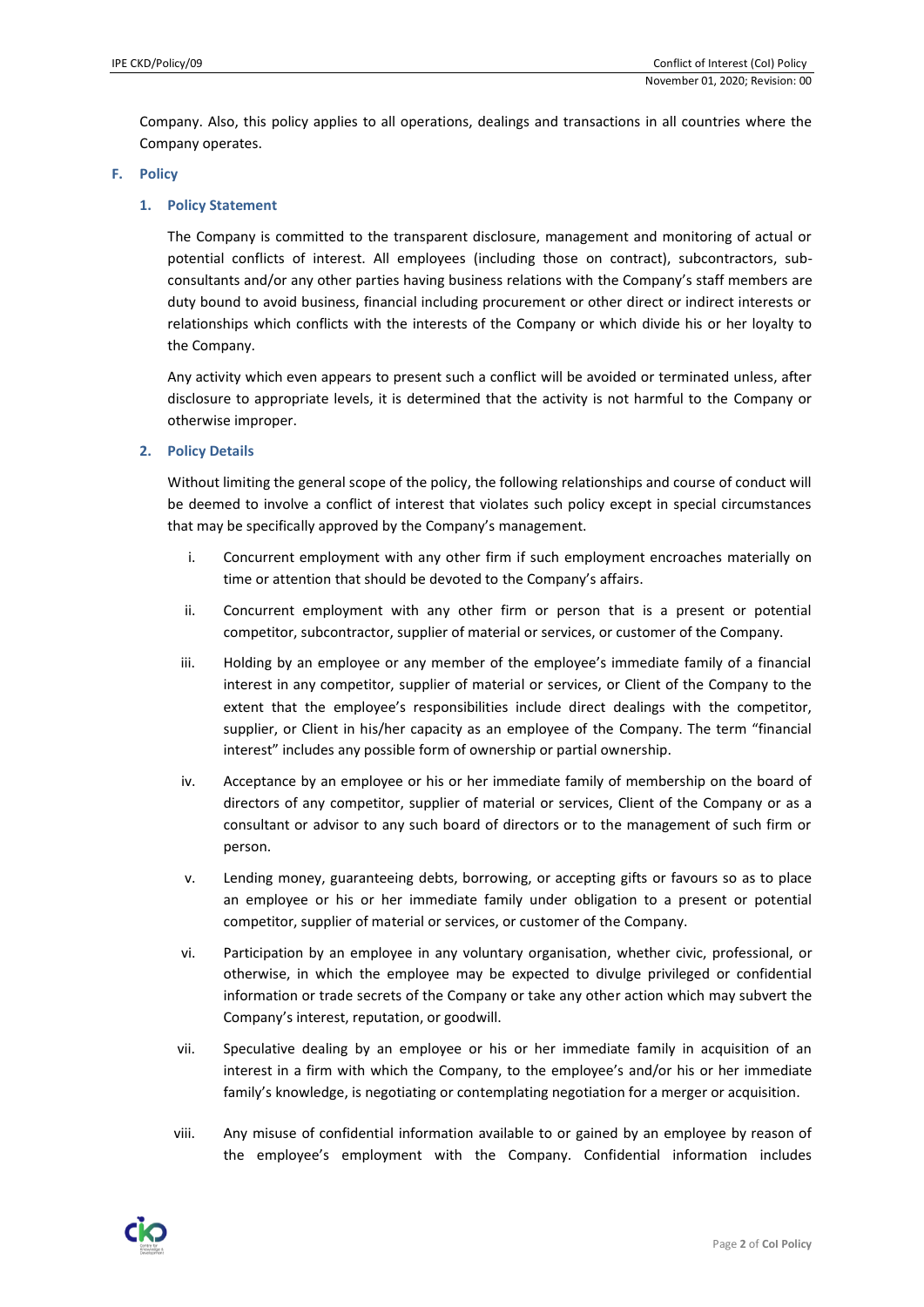information pertained to in non-disclosure agreements the Company may sign from time to time with its clients.

### **G. Roles and Responsibilities**

### **1. Director - Operations**

As the custodian of IPE CKD Conflict of Interest (CoI) Policy, Director - Operations approves the Policy and its subsequent revisions.

### **2. Human Resources**

Human Resources Department is responsible for implementation of this Policy and is accountable for establishing and maintaining ethical culture.

## **3. Head – Risk Management**

Head – Risk Management is responsible for monitoring the obligations under this Policy, throughout the Company. Also, reports on the Company's principal consolidated actual and perceived CoI situation on a periodic basis to the Senior Management.

**4. Department Heads/ Managers**

Department heads/ managers are required to take active steps to ensure that every individual staff member who are responsible to them are aware of the Policy and understand and adhere to this policy.

## **5. Individual Staff Member**

Individual staff members have an obligation to review the interaction between their official responsibilities and their private and/or personal interests on a regular basis to ensure that they do not conflict. It is reiterated that responsibility for the disclosure of conflict of interest situations rests with the individual staff member.

### **6. Subcontractor/ Sub-consultant**

Each subcontractor/ sub-consultant will verbally notify his/ her reporting manager of any actual or potential CoI within 2 working days of receipt of a work assignment or task order. The Company may disclose specific CoI circumstances to the Client.

The Company inserts the required CoI flow-down clauses in each subcontract document. If requested by the Client, each subcontractor must prepare and follow an appropriate CoI plan.

## **H. Disclosure**

Staff members and other personnel are duty bound to disclose any and all actual or potential CoI situations immediately upon identification. An individual can get in touch with the Nodal Officer for recording the possible or actual CoI issue. The details of Nodal Officer are given below:

### **Mr. Sudarshan Panda**

| Vice President |   |                      |
|----------------|---|----------------------|
| Direct         |   | +91 11 40755962      |
| Mobile         | ÷ | +91 9650544955       |
| Email          | ÷ | spanda@ipeglobal.com |

Alternatively, staff members can disclose their concerns through email: [hotline@ipeglobal.com.](mailto:hotline@ipeglobal.com) The disclosure may be made in the format attached as Annexure A.

### **I. Management of Conflict of Interest**

As the Company's representative, it is important to preserve fairness and independence of official decision making, at all times. CoI situations do not necessarily indicate corruption or wrongdoing. However, if not

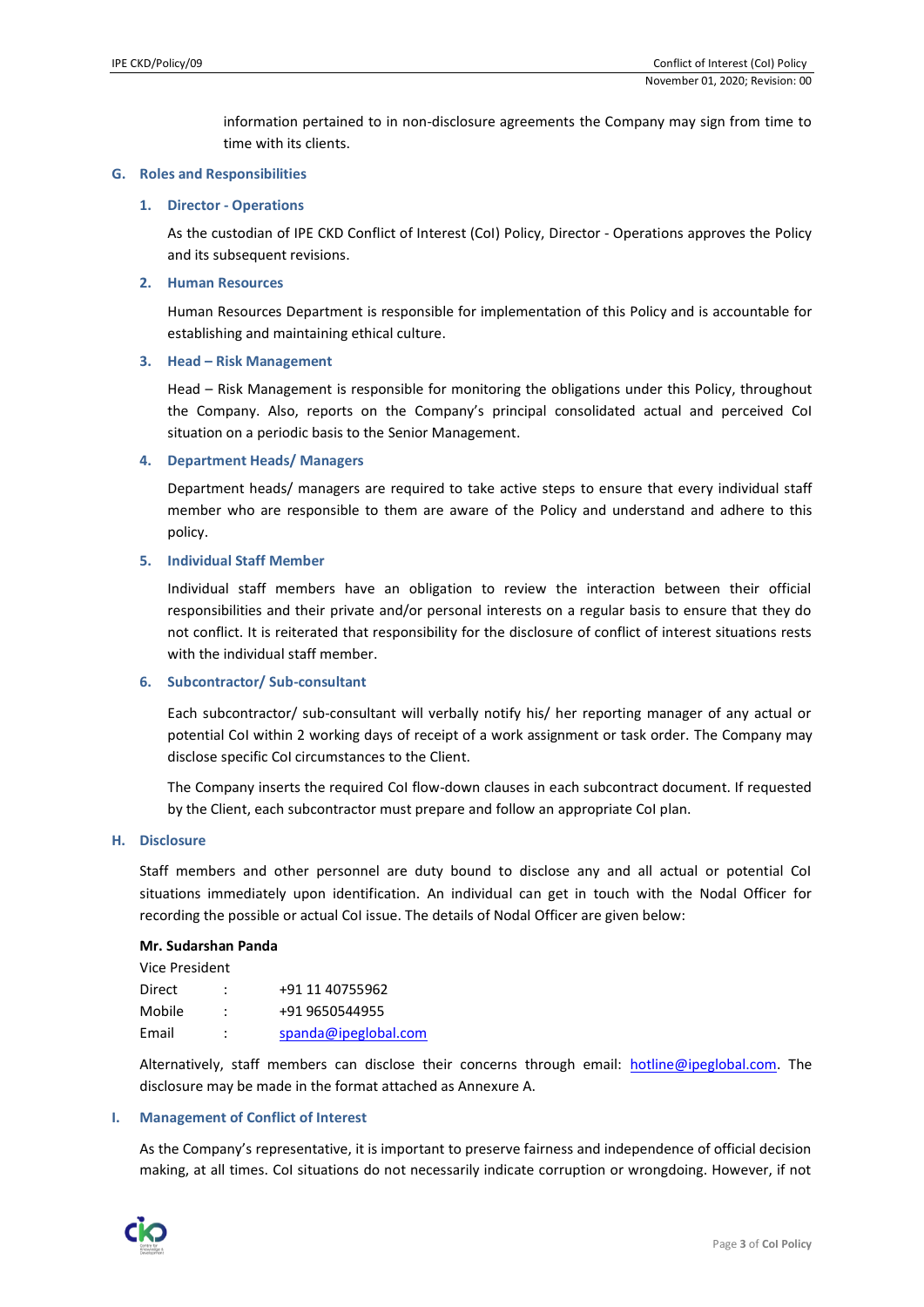managed appropriately, such situation can compromise a professional integrity or may lead to potential fraud situation.

On receipt of disclosure of actual or potential CoI situation, the above-mentioned nodal officer will submit a report to the management with a copy to Director - Operations. The report shall summarise:

- 1. Whether the Conflict of Interest exists.
- 2. Nature of Conflict of Interest.

If the Conflict of Interest is found to exist, the management will provide an individual with an opportunity to resolve the CoI situation, where circumstances so permit. The individual involved must cooperate to achieve a resolution to the conflict issues in the best interest of the Company. This may include the individual being reassigned to other work/project or removed from the decision-making authority with respect to the conflict situation, depending upon nature of the conflict. The resolution of the conflict will be at the discretion of the management of the Company.

Employees having fiduciary responsibilities – such as procurement should disclose to appropriate person (preferably his/ her line manager) private interests, past, present and future relationship that may result in actual or potential CoI. Such disclosures will enable the managers to advise their team members on steps to appropriately manage risks through recusals, transfer of duties, etc.

*For managing CoI in Procurement, please refer guidelines on "Managing Conflict of Interest in Procurement of Services". The same is annexed with this Policy as Annexure B.*

## **J. Awareness Training**

To ensure that all staff members are aware of their responsibilities regarding Conflict of Interest, a plan for dissemination and awareness of this Policy among all employees of the Company is critical. In this regard, Nodal shall identify actual or potential organisational and personal CoI situations and disseminate them to each staff member.

### **Examples**

John is procurement specialist for a project been undertaken by IPE CKD. He is required to develop a tender for an Outreach Programme to be conducted under the project. Until three years ago, John worked was self-employed as a 'PR' consultant, having worked for a number of different companies in various capacities, for their public and outreach activities. He hasn't really kept in touch with former colleagues, although suspects many of them are still there. He appreciates that it is a rapidly changing and highly competitive industry and wonders if any of his former employers will tender.

## **How to identify conflict of interest?**

Even though John hasn't kept in touch with his former colleagues, he may be perceived to have friends/associates still in the business, who could influence his ability to be impartial in carrying out his duty to award the best tender.

After three years absence, John may no longer have current 'inside' knowledge, but does he (or the Company) stand to gain (or lose) now or in the future from his involvement in the tender process?

Would John be comfortable in defending his involvement in the tender process if an unsuccessful tenderer went to the Client and started asking questions about John's previous connections? The perception of a conflict of interest could undermine the Client's confidence in the Company and cast doubt on its objectivity.

### **How to manage conflict of interest?**

Regardless of whether John continues to be involved in the tender, he should disclose his conflict of interest to his line manager.

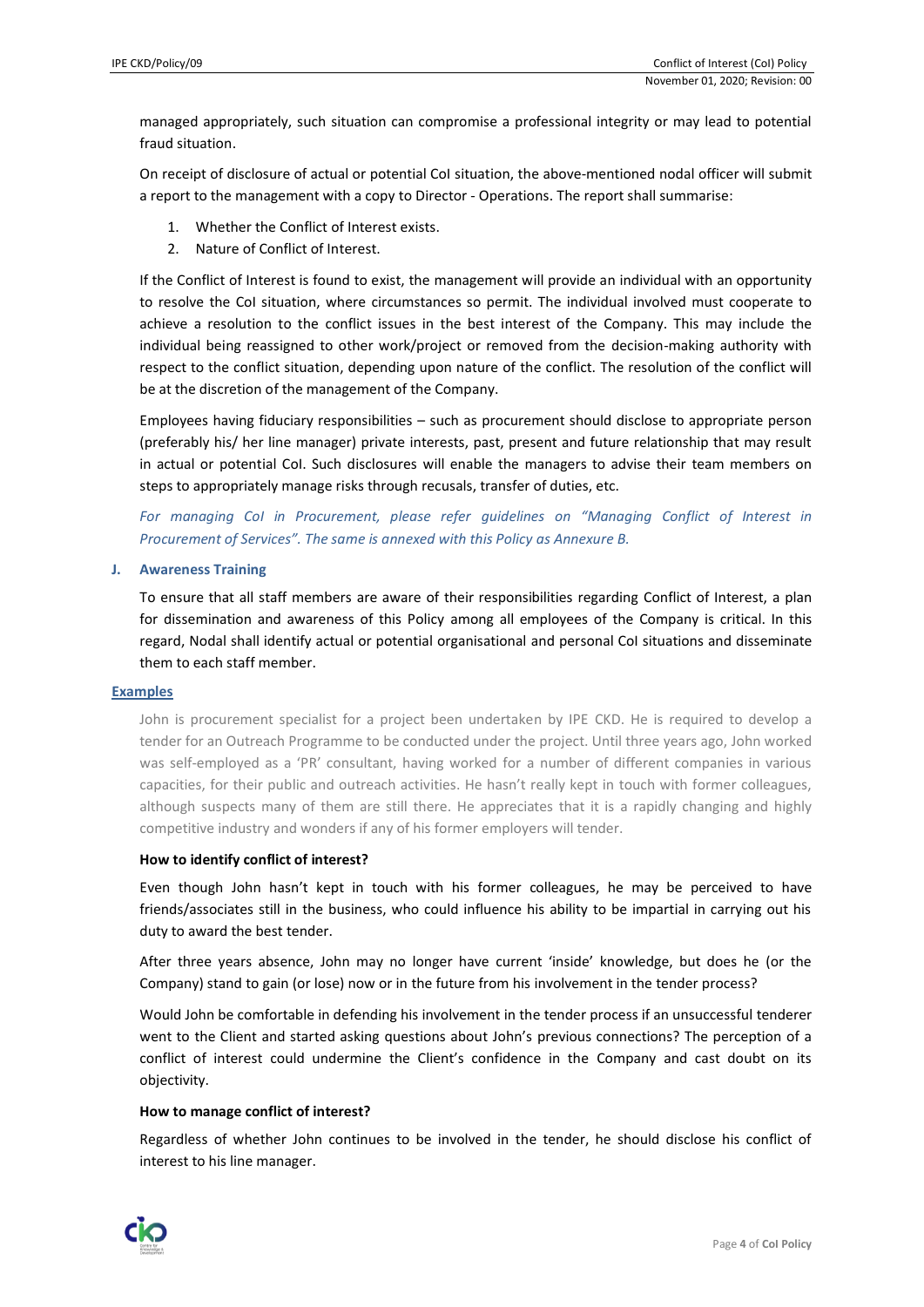It may be prudent to restrict his involvement by refraining from being part of the decision making once the tender specifications have been developed. Alternatively, the Company may engage an independent person to oversee the process.

If feasible, it may be wise for John to recuse himself from this particular tender process altogether.

## **K. Interpretation of the Policy**

This Policy cannot describe all CoI situations that may arise involving the Company. Therefore, employees (and other individuals) must use their respective good judgment to avoid any appearance of impropriety.

If any individual has any question whether a transaction or course of conduct constitutes conflict of interest, it is the responsibility of that individual to obtain an advice from his/her line manager and act in accordance with that advice. Alternatively, the concerned individual can get in touch with the nodal officer listed under point (H) above to clear any misconceptions.

### **L. Policy Revisions**

Any revisions in this Policy including amendments or changes under respective clauses will be duly notified to employees through email communication. Also, such revised Policy or notification/ circular/ internal communication on such revisions will be updated in the HR Documents section of Darwinbox (HR ERP) and IPE CKD Website [\(www.ipeckd.org\)](http://www.ipeckd.org/). The employee shall be deemed to have read, understood and acknowledged the changes thereof which will supersede the terms of current Policy or any subsequent document/communication related to the Policy.

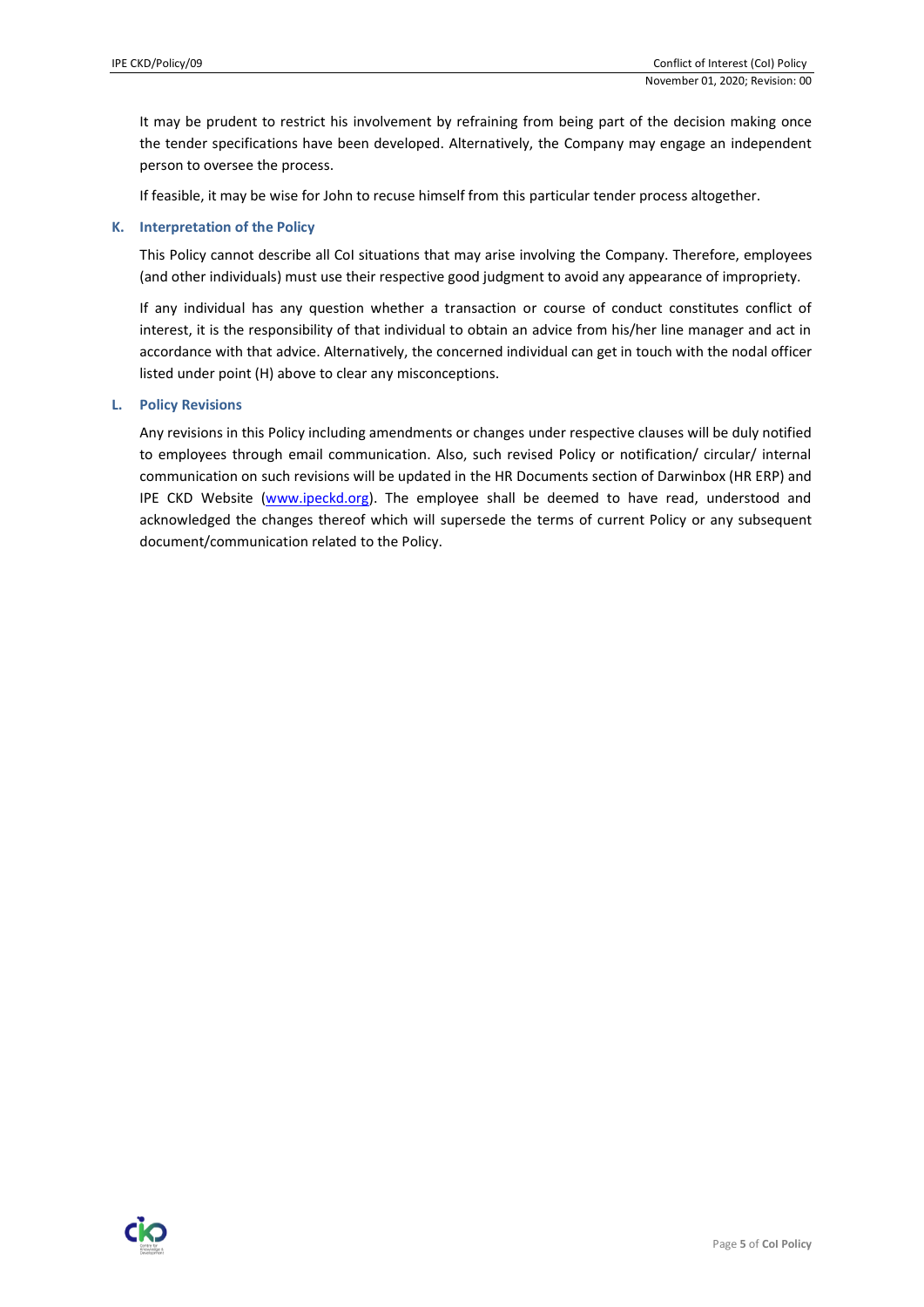

# **IPE GLOBAL CENTRE FOR KNOWLEDGE AND DEVELOPMENT**

## **DISCLOSURE OF CONFLICT OF INTEREST SITUATION**

With regard to my employment/ agreement with IPE CKD (hereinafter referred to as "the Company"), following Conflict of Interest (CoI) situation **is perceived/ has arisen** (strike out whichever is not applicable) where my private interests influence or may be seen to influence, my actions as a representative of the Company, which may prevent my impartial and unprejudiced participation in the **procurement/ contract management/ project** (strike out whichever is not applicable). The nature of the CoI is elucidated below:

| <b>S. No.</b> | <b>Vendor/ Supplier/ Client/</b><br><b>Consultant</b><br>(Name of Organisation) | <b>Name of</b><br><b>Personnel</b> | Relationship | <b>Description of Col</b><br>(use additional sheets as necessary) |
|---------------|---------------------------------------------------------------------------------|------------------------------------|--------------|-------------------------------------------------------------------|
|               |                                                                                 |                                    |              |                                                                   |
|               |                                                                                 |                                    |              |                                                                   |
|               |                                                                                 |                                    |              |                                                                   |
|               |                                                                                 |                                    |              |                                                                   |
|               |                                                                                 |                                    |              |                                                                   |
|               |                                                                                 |                                    |              |                                                                   |

I hereby confirm that disclosure made above is correct to the best of my knowledge and belief. In addition, I refrain from participating in the discussions and decision making of this **procurement/ contract management/ project** (strike out whichever is not applicable, also give details of relevant project name).

I also declare that I'll inform the management should my circumstances change in any way that affects this disclosure.

| Signature    | $\bullet$ |
|--------------|-----------|
| Name         | $\bullet$ |
| Designation  | $\bullet$ |
| Date & Place |           |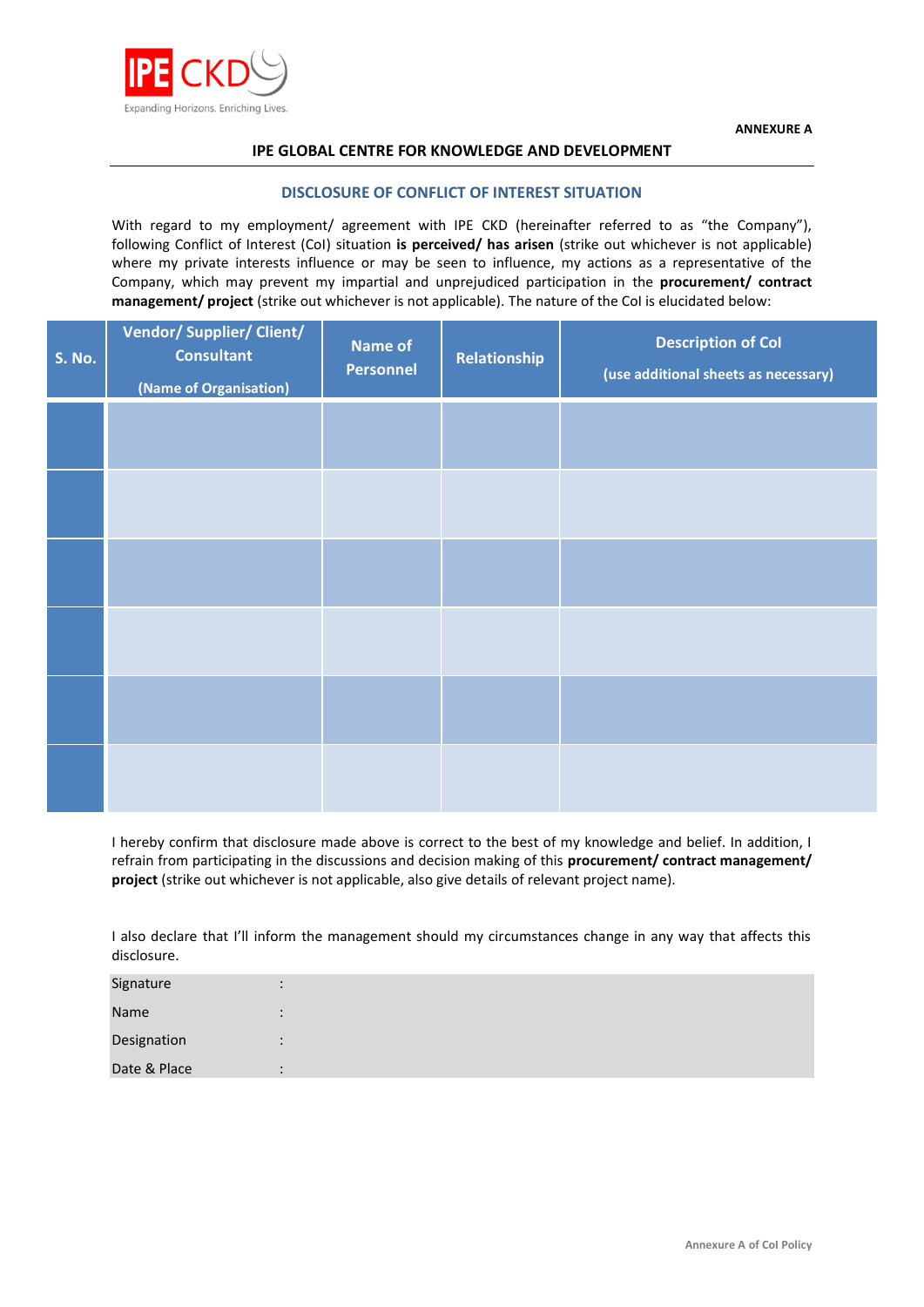## **MANAGING CONFLICT OF INTEREST IN PROCUREMENT OF SERVICES**

These guidelines are meant for managing **Conflict of Interest (CoI)** in procurement of services under different procurements being managed by the Company for client financed projects or otherwise. These are applicable to everyone involved with the Company, including employees and suppliers (including consultancy subcontractors).

### **Definitions**

A **Vendor** for the purposes of these guidelines is a person or a company engaged under a term contract or on a job basis to provide specialist or professional advice and services or to provide any goods/works/services procured by the Company.

**Conflict of Interest (CoI)** for the purposes of these guidelines is defined as any personal interest which may affect or be seen to affect impartiality in any matter relevant to duties. This expressly includes any family or friends who may benefit or be seen benefit personally, financially or professionally from your position within the Company or any of its projects.

### **Purpose**

The purpose of these guidelines is to ensure that all goods/works/service procurements are a direct result of evaluations which are independent, impartial, and are based on principles of integrity. To ensure this, all evaluators are encouraged to be sensitive to situations that could lead to an actual or perceived conflict of interest and are required to sign a declaration mentioning that they don't have any conflict of interest with any of the vendors they would be evaluating.

The inherent purpose of these guidelines is to minimise the risk arising from CoI situation in procurement of services (for example, where a selection has been made to favour a Vendor) and management of supplier/ Vendor (for example, where money loss happens because of poor performance of the Vendor being overlooked by staff of the organisation results).

### **Procedure**

The project staff/evaluator is required to share with Team Leader/Line Manager, any information about conflicts of interest they may face. The concerned Team Leader/Line Manager, where needed, can help deal with the situation—for example by excluding an individual from a particular evaluation and delegate the supervision of relevant evaluation work to other members of project team as appropriate.

The broad areas that lead to potential conflict of interest and must be shared with Team Leader/Line Manager include:

- Staff/Evaluation Team Member is required to evaluate a vendor that s/he (or immediate family members) previously was working with in the last two years or immediate family members are currently working with. Likewise, a staff member is expected to disclose to Team Leader if s/he (or immediate family members) is seeking employment or being considered for employment with any of the Vendors that s/he is evaluating.
- Staff/Evaluation Team Member is required to evaluate a vendor with whom they (or immediate family members) have a personal relationship currently or in a previous capacity any time within two (2) years prior to joining the project. Any current or past financial/commercial interest within the last 2 years needs to be declared.
- Staff/Evaluation Team Member is required to evaluate a vendor that engaged in partnership with another entity in which a project staff member (or immediate family members) had a significant decision making, financial management, or approval responsibility or personal influence or financial stake in a previous capacity any time two (2) years prior to joining the project;

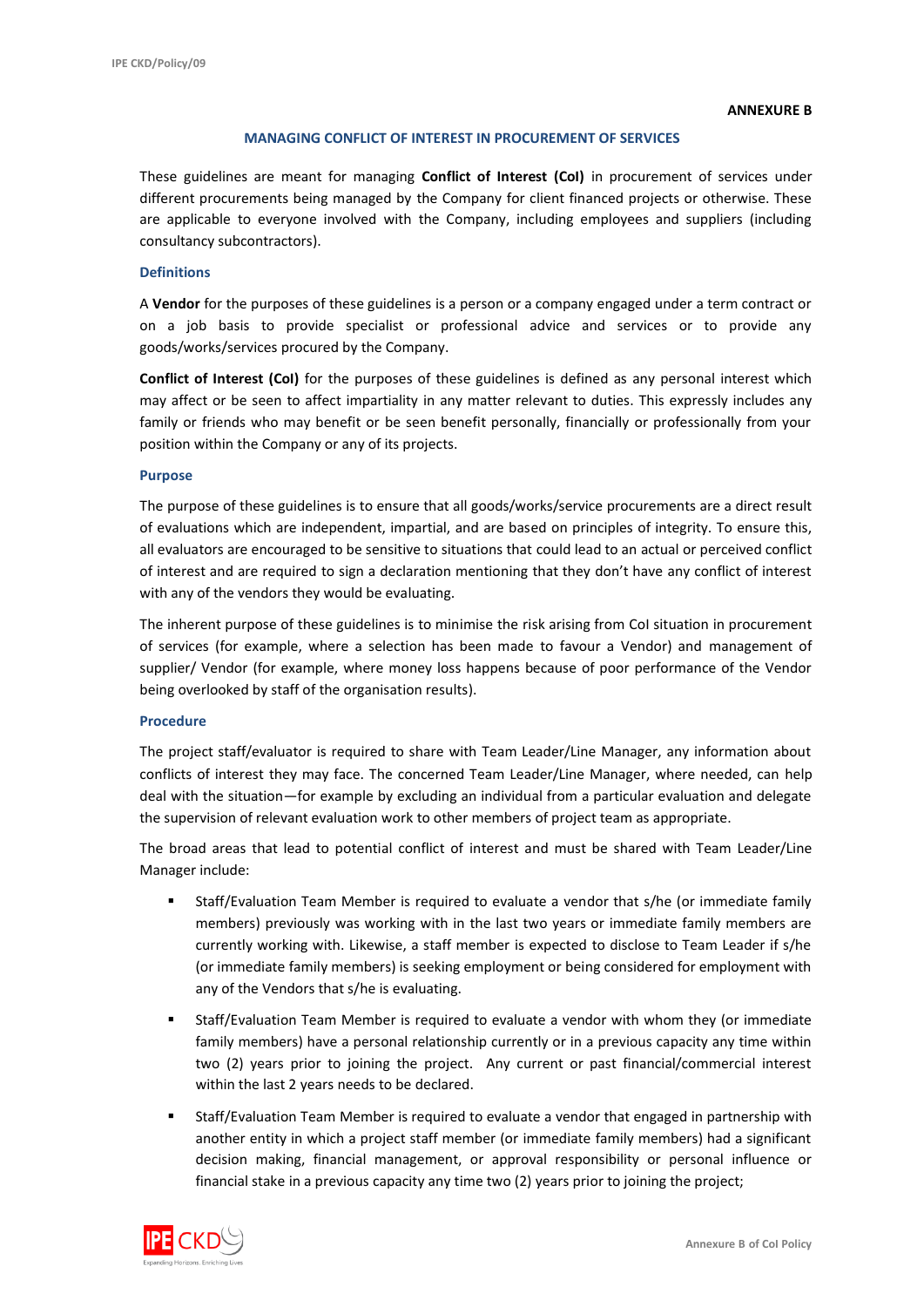- Staff/Evaluation Team Member is required to evaluate a vendor through which s/he (or immediate family members) stands to benefit directly or indirectly, other than from the tasks to be carried out;
- Staff/Evaluation Team Member is required to evaluate a vendor in which s/he (or immediate family members) is a director, trustee or partner;
- Staff/Evaluation Team Member is required to evaluate a vendor through which s/he is subjected to any other situation that could cast doubt on his or her ability to perform the tasks impartially, or that could reasonably appear to do so in the eyes of a third party.

In each of the above-mentioned cases, Team Leader/Line Manager and Project Management Team would assess the materiality of the conflict of interest and decide whether any action, including removal by the concerned staff member from the evaluation process, is appropriate and necessary. In addition, any potential CoI with the Company does not preclude any firm from bidding but in case it is mentioned upfront, the Company will ensure that concerned staff member is not a part of the evaluation process, as appropriate.

Any CoI which could arise during the evaluation process and/or performance of the Contract must be immediately notified to Team Leader/Line Manager in writing without delay.

*Where a Staff/Evaluation Team Member, becomes aware of any such situation which is not reported to Team Leader/Line Manger or where its felt that appropriate action has not been initiated by Team Leader/Line Manager, then the Staff/Evaluation Team Member, should immediately bring the same to the notice of Nodal Officer listed under point (H) of this Policy, who would maintain records and investigate such information and inform senior management, to ensure timely corrective action.*